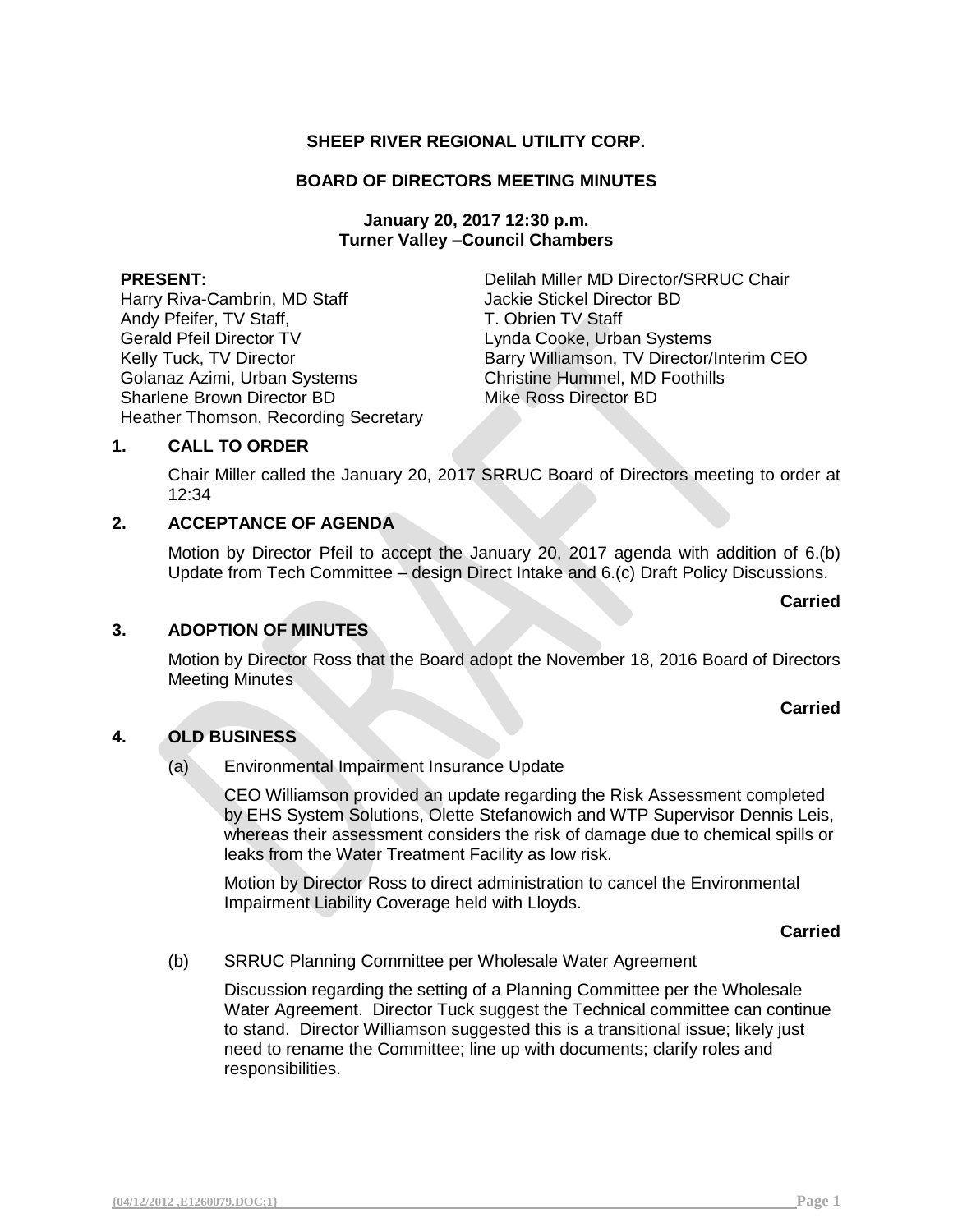Motion by Director Brown to direct L. Cooke to work with the Technical Committee to develop a new term of reference.

## **Carried**

#### (c) SRRUC Logo Contest Update

M. Ross no entries submitted; L. Cooke advised Urban does have a graphic artist on staff and could provide some logo examples.

Motion by Director Tuck to direct L. Cooke to ask Urbans internal graphics team to create some logo options to be presented at next meeting.

### **Carried**

### (d) Millarville Servicing Update

Mr. Riva-Cambrin provided an update on the Millarville Servicing advising work is ongoing with landowners; directional drilling is occurring on those rights of ways having been acquired; agreements are being completed; changes have been requested; draft should be forthcoming for Turner Valley's consideration.

Motion by Director Tuck to accept the Millarville Servicing Update for information.

**Carried**

## **5. ADMINISTRATIVE/FINANCIAL UPDATE**

(a) Billings and approvals of expenditures

Motion by Director Brown to approve expenditures and accept the financial report as presented.

(b) Financial Report

Motion by Director Brown to approve expenditures and accept the financial report as presented.

#### **Carried**

# (c) Budget Approval

L. Cook reviewed the 2017 budget; costs for CEO, Secretary, accounting services and L. Cooke are included; allowances for 25% TCA included budget included; water rates included per Governance Committee, L. Cooke advised the rates are somewhat less than forecast amounts; administrative meeting to be scheduled to discuss such items as auditors, a/p approvals etc.

Motion by Director Williamson to accept the 2017 budget and to set the rates accordingly.

#### **Carried**

Action: L. Cooke to set up administrative meeting; i.e. auditors, a/p approvals

## **6. NEW BUSINESS**

(a) Subdivision Approval Referrals

Refer to SRRUC or accepted through agreement; G. Azimi suggests annual 5 year growth projections, water projections submitted annually, could be outlined in policies.